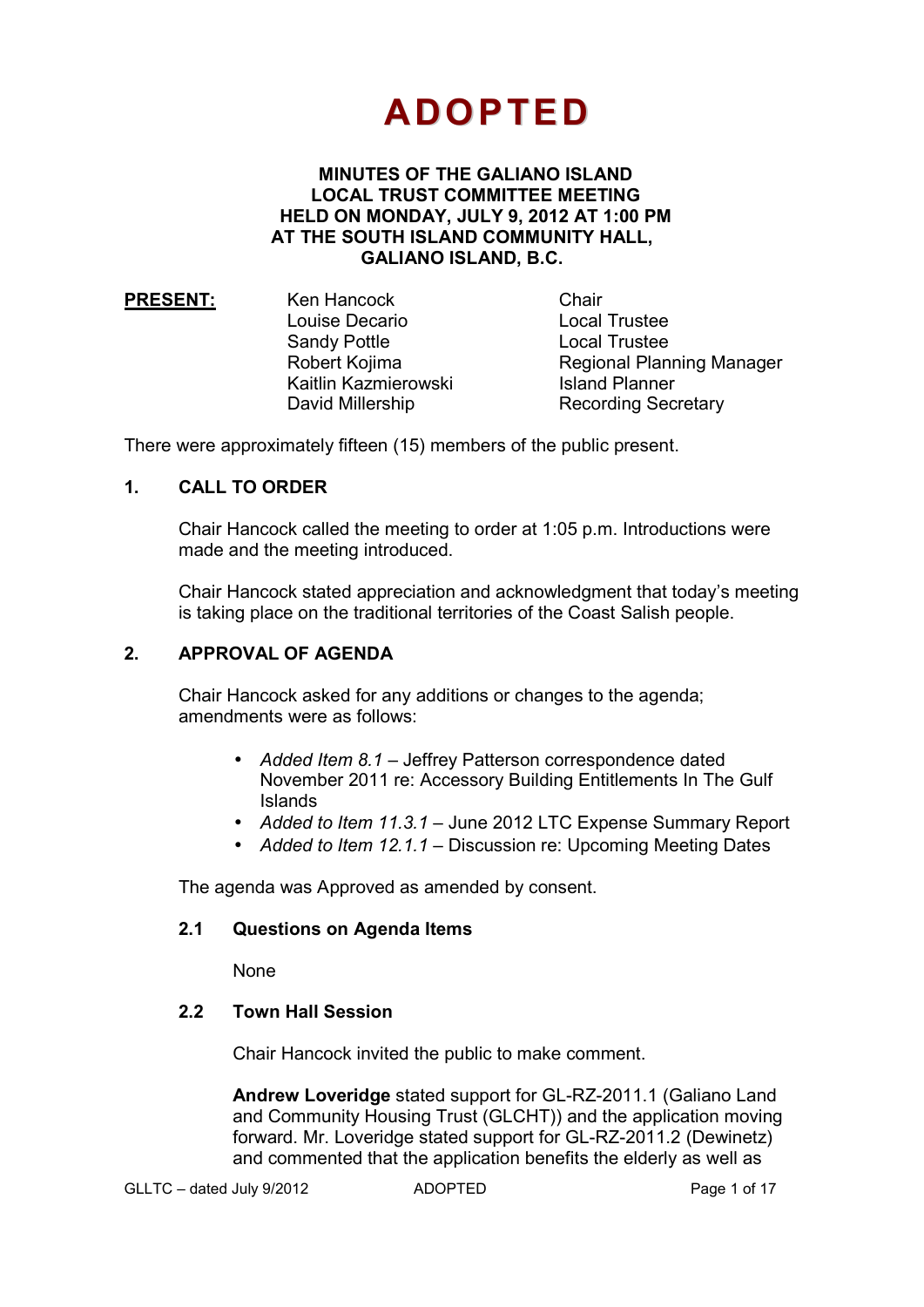parks. Mr. Loveridge asked what the Trustees Galiano office hours are.

Trustee Decario responded that her office hours are on Fridays from 11:00 a.m. to 2:00 p.m.

Trustee Pottle responded that her office hours are on Tuesdays from 4:00 p.m. to 6:00 p.m. Trustee Pottle commented that she would not be in the office on July 10, 2012 due to a meeting with BC Parks at that time.

Planner Kazmierowski responded that her office hours are twice a month on Thursdays from 12:00 p.m. to 5:00 p.m.

**Tom Hennessy** stated; that the Galiano Land and Community Housing Trust (GLCHT) process with the Agricultural Land Commission (ALC) is almost complete, that the GLCHT's ALC covenant/survey has been submitted, that the GLCHT housing agreement is almost complete, that the GLCHT land purchase is complete, that the GLCHT commercial appraisal is complete, that three GLCHT qualifying applicants can begin building, that 20 GLCHT clustered building sites have been identified, that a hydrologist has been contacted and water levels will be monitored, that GLCHT will explore private water systems and above ground septic solutions, that GLCHT will explore Canada Mortgage And Housing Corporation (CMHC) and Capital Regional District (CRD) grant opportunities.

**Doug Latta** stated support for the GLCHT housing agreement being approved by lawyers and the Local Trust Committee (LTC) in a timely manner.

Trustee Decario responded that the Local Trust Committee (LTC) is waiting to receive necessary information from GLCHT and hence can't make any final decisions until all information has been received. Trustee Decario stated that the LTC has been working hard and respects GLCHT timeline pressures.

**Tom Hennessy** stated that the GLCHT has been delayed in submitting certain information to the LTC due to delays with legal counsel.

**Jeffrey Patterson** stated support for Jeffrey Patterson correspondence dated November 2011 re: Accessory Building Entitlements In The Gulf Islands and requested that the LTC add Accessory Building Entitlements to the Land Use Bylaw (LUB) review terms of reference.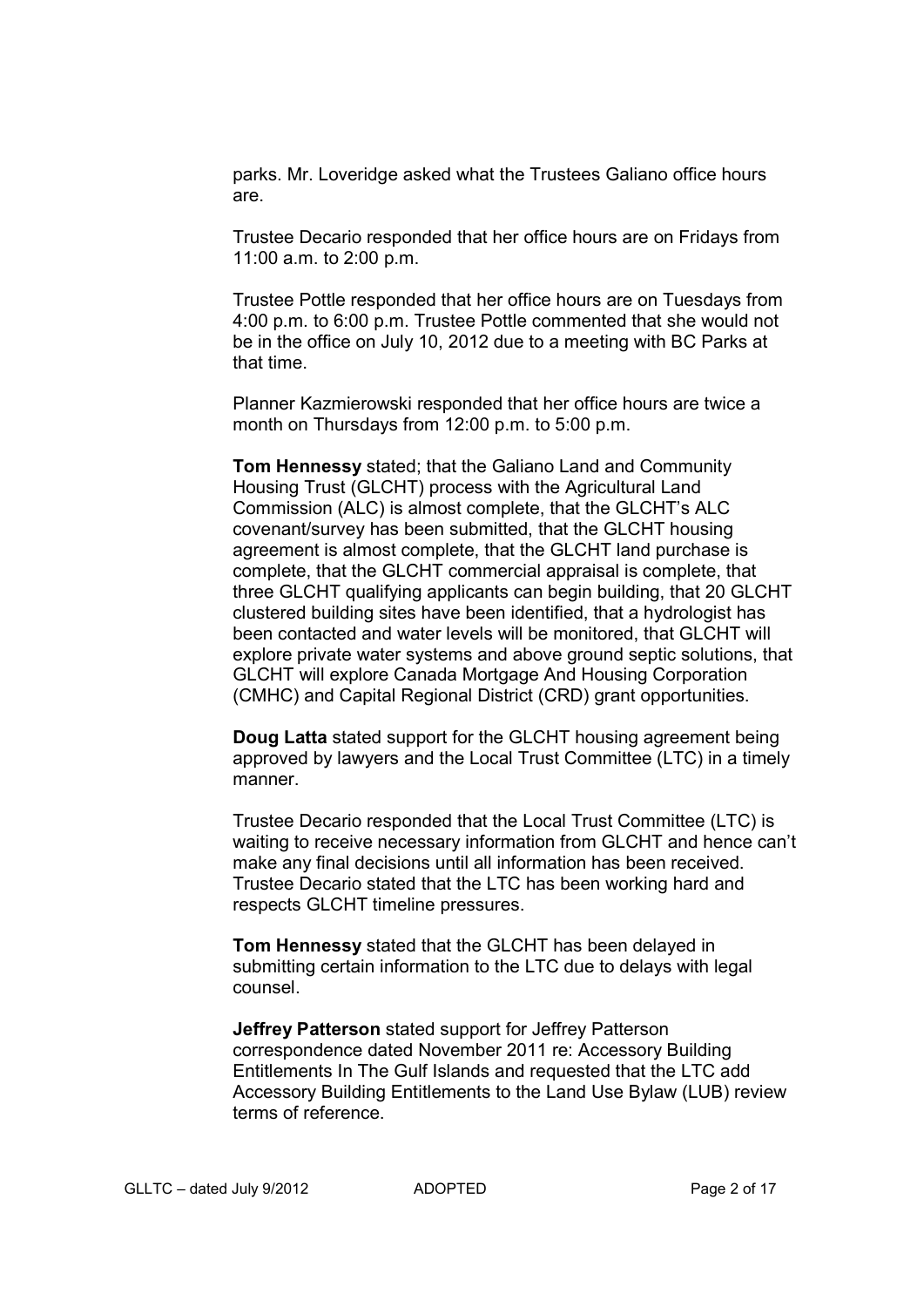Chair Hancock responded that Accessory Building Entitlements would be further considered and discussed under item 11.1.1.

**Doug Latta** stated support for GLCHT related processes moving forward before September 2012.

Chair Hancock responded that GLCHT related matters would be further discussed later in today's meeting.

There being no further comments from the public, Chair Hancock closed the Town Hall meeting.

## **3. COMMUNITY INFORMATION MEETING**

None

## **4. PUBLIC HEARING**

None

## **5. PREVIOUS MEETINGS**

## **5.1 Local Trust Committee Minutes for Adoption**

 5.1.1 Minutes of June 11, 2012 Local Trust Committee Business Meeting

Amendments:

- *Global edit*  replace "Paige Drive" with "Page Drive"
- *Page 10 Item 10.2 third paragraph*  replace "cemetery has been" with "cemetery is being"
- *Page 15 Item 11.7*  replace "many events are planned including a workshop on the National Marine Conservation Area and ways for the Province" with "many events are planned. He attended a workshop on the proposed National Marine Conservation Area exploring ways for the Province"
- *Page 15 Item 11.8 second paragraph first sentence*  replace "stated that she that she" with "stated that she"

 The Minutes of June 11, 2012 Local Trust Committee Business Meeting were Adopted as amended by consent.

## **5.2 Public Hearing Records and Community Information Meeting**

**None**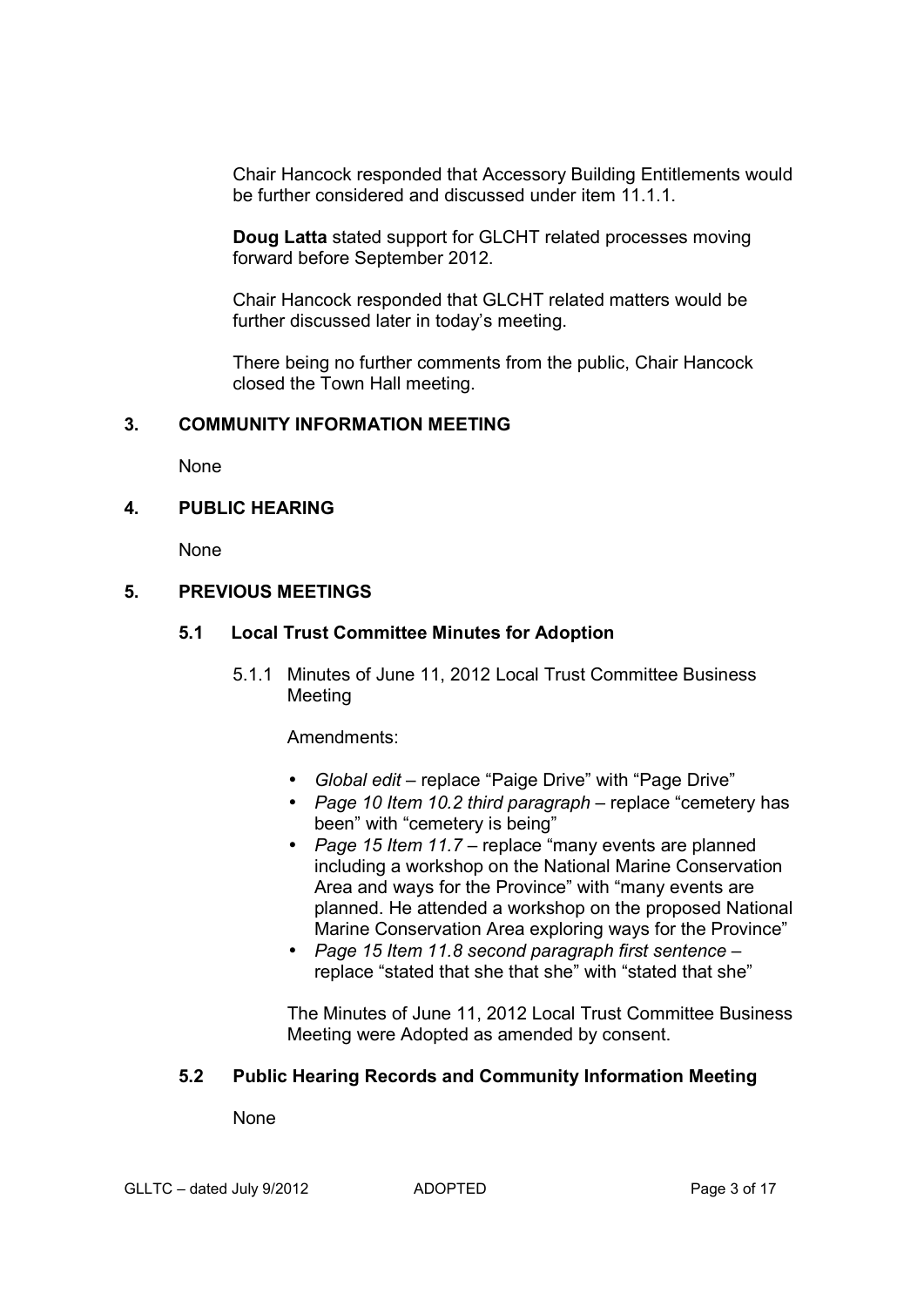#### **5.3 Section 26 Resolutions-without-meeting**

None

## **5.4 Advisory Planning Commission**

None

#### **6. BUSINESS ARISING FROM THE MINUTES**

#### **6.1 Follow-up Action Report**

Planner Kazmierowski provided information and items were discussed with regards to status and action.

Planner Kazmierowski stated that items one and two have been completed.

Trustee Decario stated support for inviting a BC Parks representative to attend a Community Information Meeting (CIM) relating to GL- RZ-2011.2 (Dewinetz) and specifically to provide the public with information pertaining to their plan(s) for Bodega Ridge.

#### Resolution GL-LTC-73-12

 It was Moved and Seconded that the Galiano Island Local Trust Committee directs staff to invite representatives from BC Parks to participate in a Community Information Meeting for application GL-RZ-2011.2 (Dewinetz).

#### **CARRIED**

Regional Planning Manager (RPM) Kojima stated that with regards to item four and progress with the Ministry of Forests, Lands and Natural Resource Operations (MFLNRO) relating to proposed amendments and consultation pertaining to Private Managed Forest Land (PMFL), there has been communication with Garth Webber Atkins indicating that things are advancing internally with further consultation happening in the Fall of 2012 at the earliest.

There was some discussion regarding PMFL, zoning, section 21 and tax classification(s).

Richard Dewinetz stated that his understanding regarding zoning and PMFL tax classification is that when a house is built on PMFL land(s), the designated home plate area is re-classified as residential while the remaining surrounding land(s) retains PMFL status.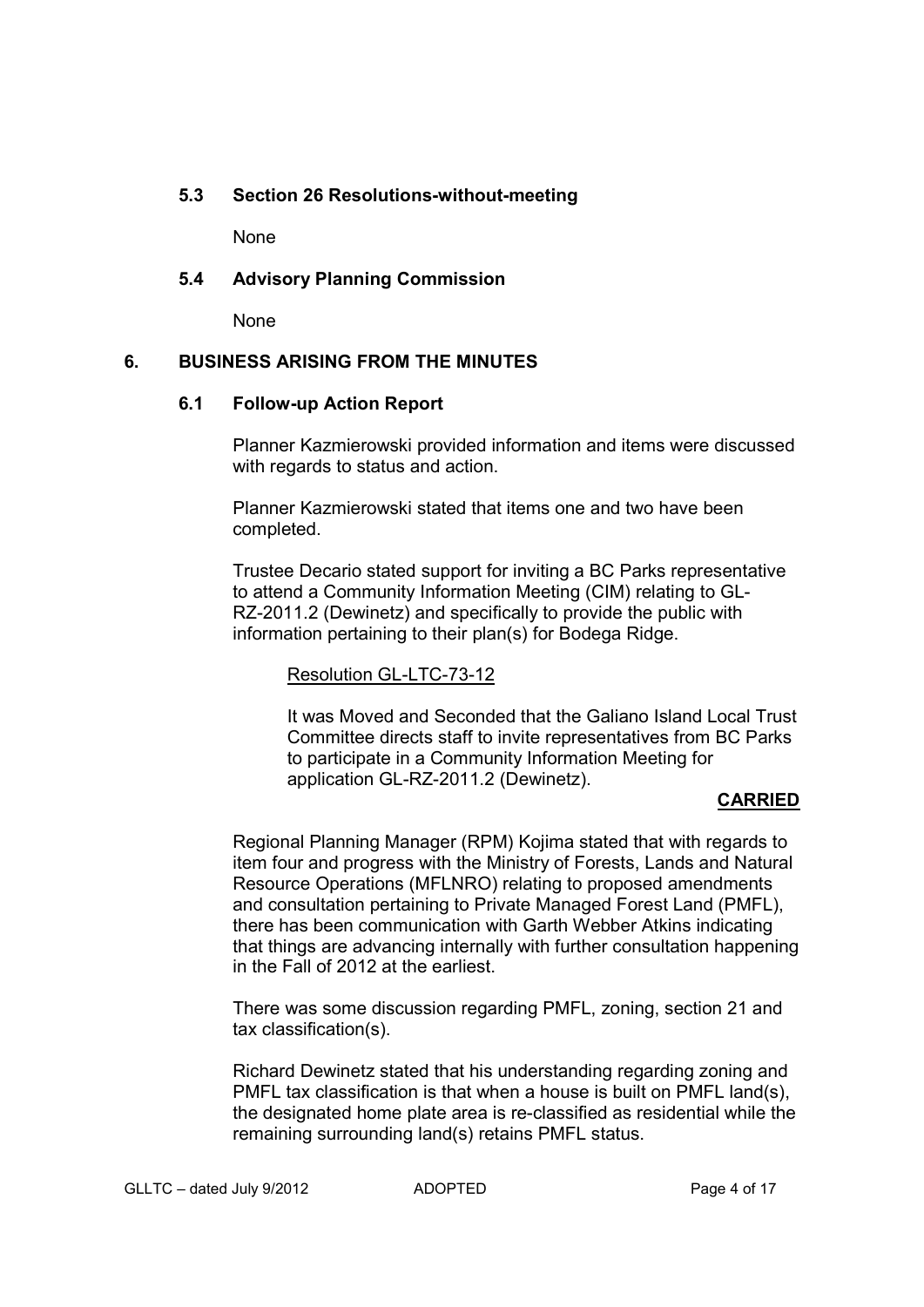There was some discussion regarding PMFL legislation having ambiguities and hence being considered poorly crafted.

Planner Kazmierowski stated that she contacted the party concerned with possible sawmilling on Gossip Island and is waiting to hear back from them. Planner Kazmierowski stated that Gossip Island Sawmill follow-up would be added to the Follow Up Action list as item No. 11.

#### **7. DELEGATIONS**

None

## **8. CORRESPONDENCE**

Correspondence items are received by virtue of being on the agenda.

 Correspondence received concerning applications and/or projects is considered with the application/project.

#### **8.1 Jeffrey Patterson correspondence dated November 2011 re: Accessory Building Entitlements InThe Gulf Islands**

Received by virtue of being on the agenda.

See item 11.1.1 for further discussion.

# **9. APPLICATIONS, PERMITS, BYLAWS AND REFERRALS**

## **9.1 GL-SUB-2012.1 (Taylor) 10% Frontage Waiver – Memorandum**

 Planner Kazmierowski provided information from *Memorandum dated June 19, 2012 (File Number GL-SUB-2012.1) Re: Ten percent lot frontage waiver for GL-SUB-2012.1 (Taylor).* 

There was some discussion regarding the 10% Frontage Waiver, conditions, the trickiness/difficulty of the lot in question, the applicant agreeing to a covenant, and a future variance application.

## Resolution GL-LTC-74-12

 It was Moved and Seconded that the Galiano Island Local Trust Committee waives the 10% frontage requirement for proposed Lot 2 for subdivision application GL-SUB-2012.1.

#### **CARRIED**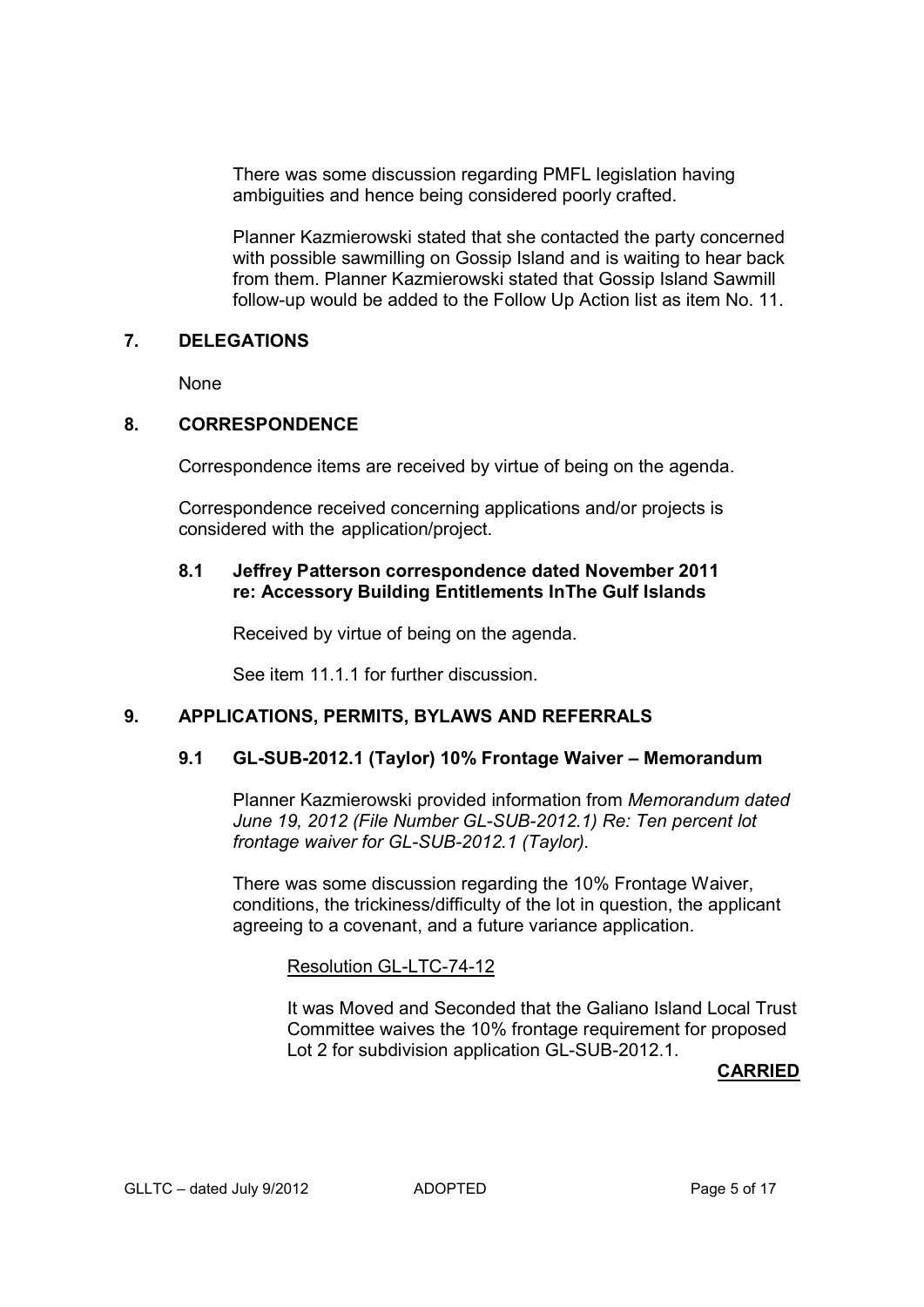## **9.2 GL-RZ-2011.1 (GLCHT) Bylaws No. 233 and 234 for re consideration for First Reading – Staff Report**

Planner Kazmierowski provided information from *Staff Report dated June 19, 2012 (File No.: GL-RZ-2011.1 (GLCHT)) Re: Proposed Bylaws 233 and 234 – Amendments for First Reading.* 

Tom Hennessy was in attendance and spoke on behalf of the application.

There was some discussion regarding groundwater, recommendations, the need for GLCHT to provide the LTC with outstanding requested information, maximum and other square footage sizes, accessory buildings, site coverage percentage, a CIM, private water systems, rain catchment, a well test, septic systems, water overflow concerns, building code requirements relating to fire fighting capacity and sprinkler systems, overall site plan and the need for further discussion.

#### Resolution GL-LTC-75-12

 It was Moved and Seconded that the Galiano Island Local Trust Committee directs staff to schedule a Community Information Meeting once in receipt of: confirmation of the Agricultural Land Commission covenant on title before final adoption; comprehensive site plan; housing agreement and land lease agreement; hydrological assessment of the availability of sustainable long-term groundwater as per Official Community Plan policy 2e).

#### **CARRIED**

#### Resolution GL-LTC-76-12

 It was Moved and Seconded that Galiano Island Local Trust Committee First Reading of Proposed Bylaw No. 233 cited as "Galiano Island Official Community Plan Bylaw No. 108, 1995, Amendment No. 15, 2011" be Rescinded.

#### **CARRIED**

#### Resolution GL-LTC-77-12

 It was Moved and Seconded that Galiano Island Local Trust Committee First Reading of Proposed Bylaw No. 234 cited as "Galiano Island Land Use Bylaw No. 127, 1999, Amendment No. 4, 2011" be Rescinded.

#### **CARRIED**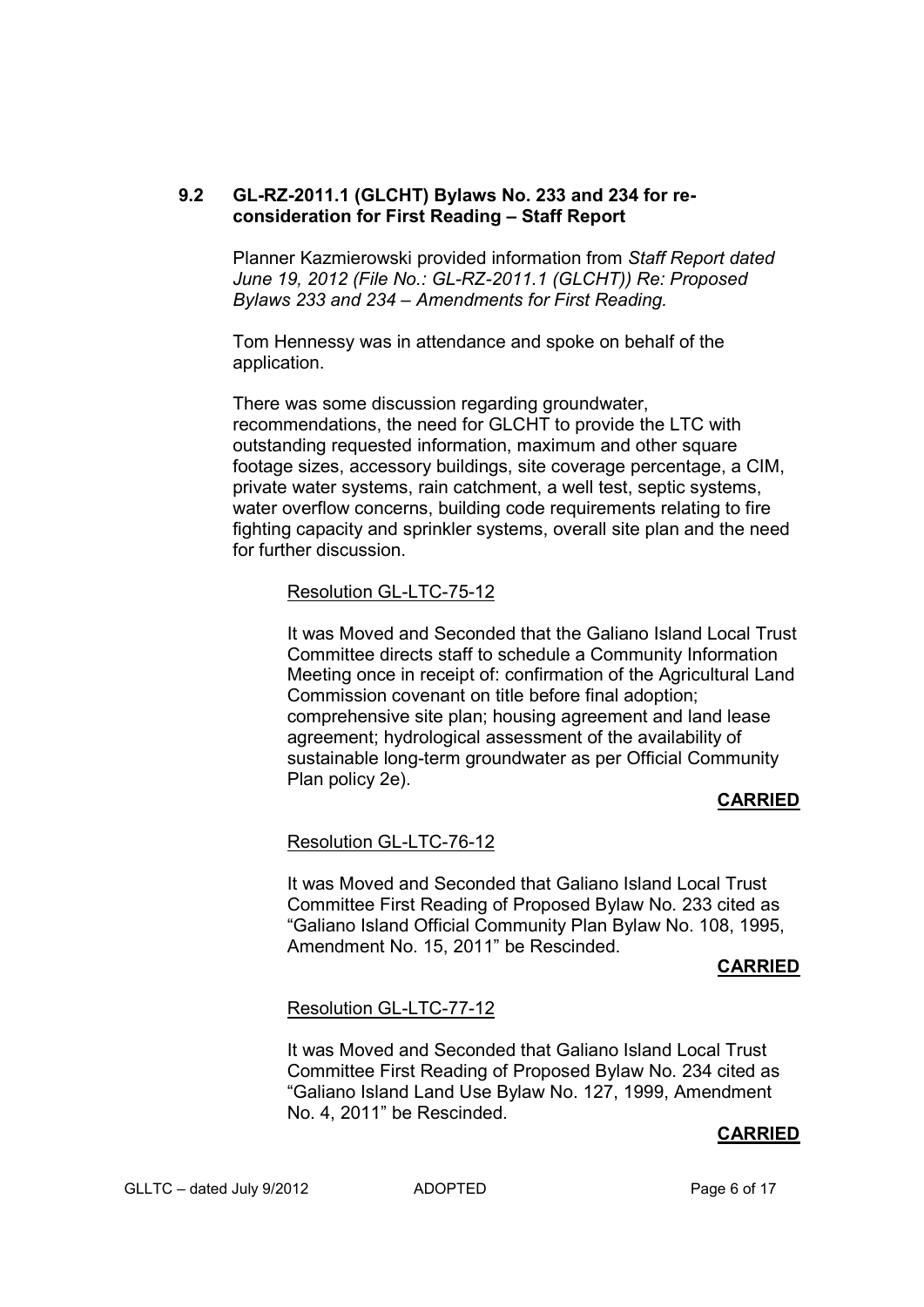## Resolution GL-LTC-78-12

 It was Moved and Seconded that Galiano Island Local Trust Committee revised Draft Bylaw No. 233 cited as "Galiano Island Official Community Plan Bylaw No. 108, 1995, Amendment No. 15, 2011" be given First Reading.

## **CARRIED**

#### Resolution GL-LTC-79-12

 It was Moved and Seconded that Galiano Island Local Trust Committee revised Draft Bylaw No. 234 cited as "Galiano Island Land Use Bylaw No. 127, 1999, Amendment No. 4, 2011" be given First Reading.

#### **CARRIED**

 Chair Hancock stated that today's action(s) relating to GL-RZ-2011.1 (GLCHT) Bylaws No. 233 and 234 would not trigger a new bylaw referral process.

#### **9.3 GL-RZ-2011.2 (Dewinetz) Application – Verbal Update**

Planner Kazmierowski provided information and stated that legal counsel estimates \$1400.00 in fees and that Mr. Dewinetz has agreed to cost recovery.

## Resolution GL-LTC-80-12

 It was Moved and Seconded that the Galiano Island Local Trust Committee directs staff to enter into a cost recovery agreement pertaining to GL-RZ-2011.2 (Dewinetz).

#### **CARRIED**

 Richard Dewinetz was in attendance and spoke on behalf of the application.

There was some discussion regarding an APC recommendation to remove the road easement(s) that runs across the properties in question.

 Mr. Dewinetz stated that he and most of the property owners would agree to remove the easement(s) but that it might be difficult to get all owners to agree do so. Mr. Dewinetz stated that access to the properties would be from Bodega Beach Drive and asked why the easement(s) needs to be removed. Mr. Dewinetz stated that the easement(s) on the property for BC Parks would be removed.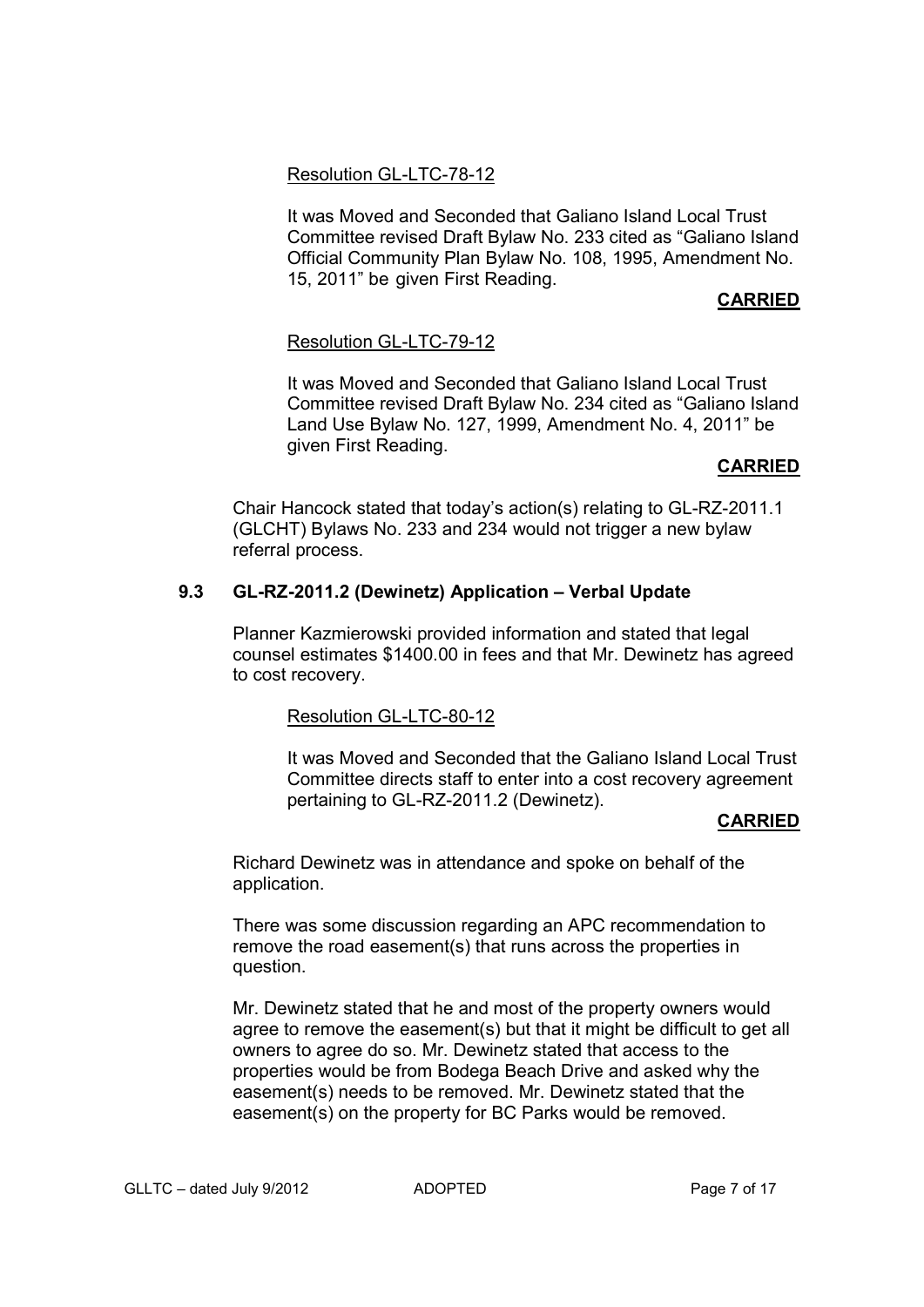RPM Kojima stated that the easement(s) in question are private and questioned the LTC's concern with such.

 Sheila Anderson, APC Chair stated that there was some concern regarding the private easement(s) as they are not subject to a sunset clause that would deem them void upon road frontage access (i.e. Bodega Beach Drive). Ms. Anderson stated concern with possible increased fragmentation so close to parkland and stated support for protection of nature corridors. Ms. Anderson stated support for the property owners finding new solutions in an effort for all to agree to have the easement(s) removed.

 Mr. Dewinetz stated that he would work on finding new solutions in an effort for all property owners to agree to have the easement(s) removed.

 RPM Kojima requested that Mr. Dewinetz submit information to Planner Kazmierowski showing the easement(s) as they are now.

 Chair Hancock stated the need to address/explore all possible issues associated with this application.

 There was some discussion regarding the location of the statutory right of way (SRW's) for emergency access.

#### **9.4 GL-DP-2012.1 (Ferguson) Application Information – Staff Report**

Planner Kazmierowski provided information from *Staff Report dated June 27, 2012 (File No.: GL-DP-2012.1 (Ferguson)) Re: Development Permit Application Information Report.* 

Jack Ferguson was in attendance and spoke on behalf of the application.

 There was some discussion regarding the Development Permit Areas (DPA's) and Development Permit Variances (DVP's) and an old/rotten deck that a biologist's preliminary report recommends retaining.

 There was some discussion and confusion as to why the biologist's preliminary report does not recommend the old/rotten deck be removed.

 Trustee Pottle stated that she attended a site visit of the property and noted that there is a rockfish conservation area there. Trustee Pottle stated that it appeared as though the ecosystem would benefit from the removal of the old/rotten deck and that if there was to be a new one then it might be best for it to meet setback requirements. Trustee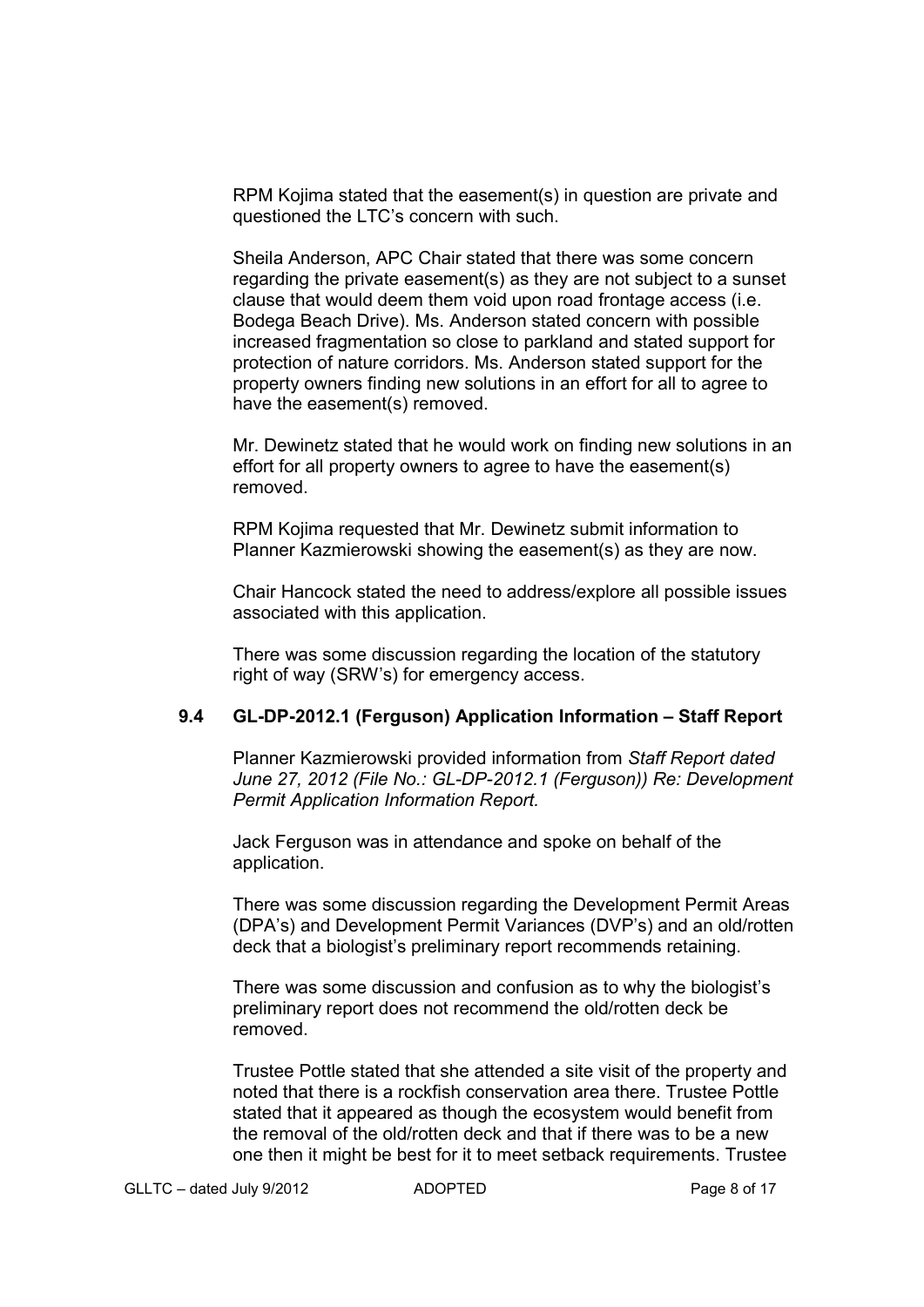Pottle stated support for the protection of Garry Oak Meadows on the property.

 Trustee Decario stated that she was not able to attend a site visit of the property and needs more information than what has been provided. Trustee Decario stated support for the applicant providing a survey of the property and questioned the need for the new house to be three stories.

 Mr. Ferguson stated that he had a site plan/survey with him and hence showed it to the LTC. Mr. Ferguson stated that whilst the elevation plans of the house make it appear to be three stories it is not really for the reason that the top floor is a loft space. Mr. Ferguson stated that the application is asking for a height variance of 18 inches and is preferable to doing any blasting to compensate for the difference.

 Chair Hancock stated the proposed application needs to support/meet Islands Trust environmental objectives and that related development guidelines are subjective and also need to meet LTC approval. Chair Hancock stated some difficulty with the environmental development permit and discretionary/non-discretionary findings in *Staff Report dated June 27, 2012 (File No.: GL-DP-2012.1 (Ferguson)) Re: Development Permit Application Information Report.* 

 There was some discussion regarding the application being complicated by variances and the staff report being a bit confusing.

 Chair Hancock stated concern with the term limited blasting and opposed any blasting taking place in a sensitive area.

 There was some discussion regarding height, a cottage not being permitted, the garage not being replaced, the studio reverting to an accessory building and square footage.

 Mr. Ferguson stated that the current house that is to be removed is approximately 1,800 square feet and that the proposed new house would be approximately 2,000 to 2,200 square feet and would be using the same foundation as the current one.

There was some discussion regarding the potential variances.

 Mr. Ferguson stated that it might be best to remove the deck from the variances and that his objective is to move process forward so that he can obtain a building permit from the CRD. Mr. Ferguson stated that he only recently became aware of the new DPA regulations introduced in November 2011.

There was further discussion regarding the height and deck variances.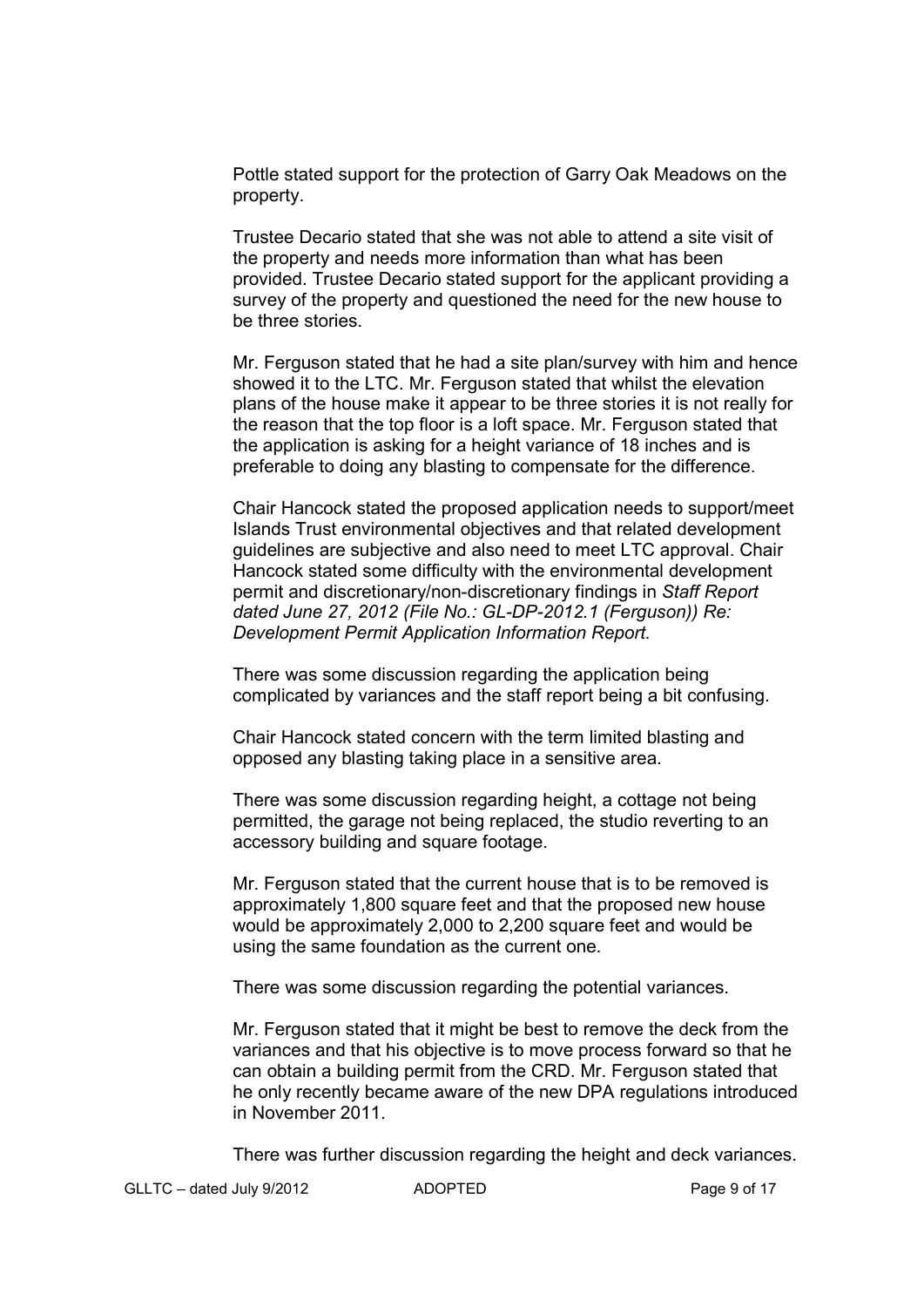RPM Kojima stated that the LTC should consider whether or not the application advances the objectives of DPAs.

 There was some discussion regarding the complexity of the application and challenges in dealing with such via resolution without meeting (RWM), and the LTC possibly needing more information.

*Note: there was a break at 3:00 p.m. and the meeting reconvened at 3:20 p.m.* 

There was further discussion regarding the requested height variance of 18 inches and that if such was granted then the applicant would agree to no blasting.

 There was further discussion regarding the old/rotten deck being removed in order to protect Garry Oak Meadows on the property.

 There was some discussion regarding revised permits and conditions, process and timeline.

The LTC requested staff to make the following revisions to GL-DP-2012.1 (Ferguson): 2. (l) No blasting, 2. (n) Deck as shown will be removed, 2. (o) Specific barge landing location should be determined and needs to be shown on the plan, 2. (p) Materials storage location to be depicted on the plan, 3. Variance for an 18-inch height increase.

Mr. Ferguson stated that his clients are very eco-friendly people.

Resolution GL-LTC-81-12

 It was Moved and Seconded that the Galiano Island Local Trust Committee directs staff to amend draft GL-DP-2012.1 (Ferguson) as instructed and to forward such to the Galiano Island Local Trust Committee for consideration by resolution without meeting.

## **CARRIED**

## **10. LOCAL TRUST COMMITTEE PROJECTS**

#### **10.1 Galiano Land Use Bylaw Review – Special Meeting Schedule - Memorandum**

 Planner Kazmierowski provided information from *Memorandum dated June 22, 2012 (File No.: GL 650020 (LUB Review)) Re: Land Use Bylaw Review – Special Meeting Dates.* 

There was some discussion regarding proposed July 23, 2012 and August 29, 2012 special meeting dates.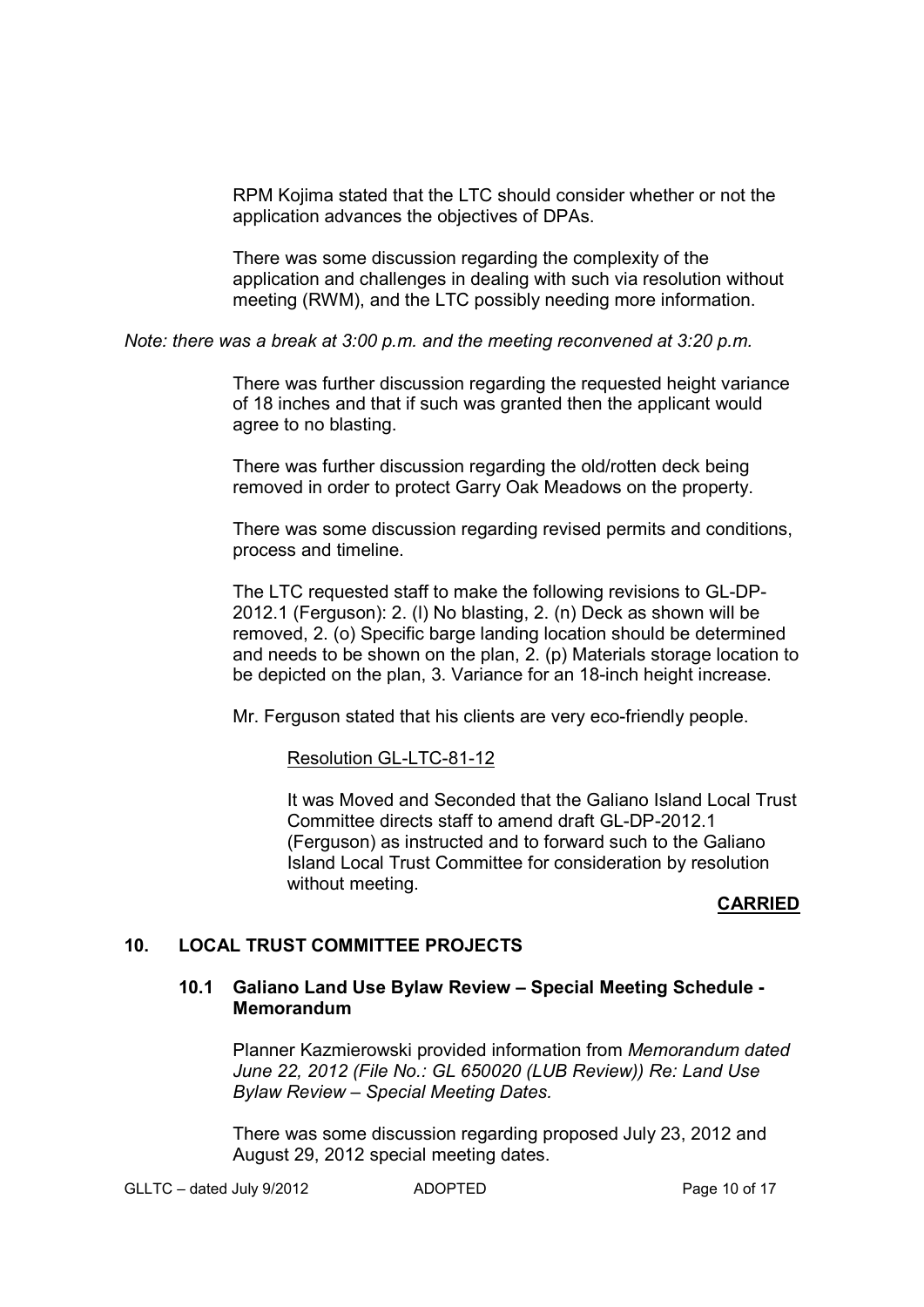Chair Hancock stated that he would be unable to attend the July 23, 2012 special meeting and would canvas the Executive for an alternate Chair. Chair Hancock stated that meeting via quorum is also an option for the LTC on July 23, 2012.

# **10.2 Development Approval Information Bylaw – Staff Report**

 RPM Kojima provided information from *Staff Report dated June 27, 2012 (File No.: GL-6500-20 (DPA Implementation)) Re: Development Permit Area Implementation – Development Information (DAI) Bylaw.* 

There was some discussion regarding the legal means of obtaining information from applicants, the assigned planner, the clarity such provides to applicants and LTCs, the allowance for discretion as each application is different in scope, importance of awareness, mitigating potentially biased information and the ability for LTCs and Planners to request second opinions.

## Resolution GL-LTC-82-12

 It was Moved and Seconded that the Galiano Island Local Trust Committee gives notice to Trust Council that it intends to forward a new Development Approval Information Bylaw for Trust Council's consideration at the regularly scheduled September 2012 Trust Council meeting for the purpose of allowing the Local Trust Committee to obtain information on the anticipated impacts of development permit applications.

#### **CARRIED**

## Resolution GL-LTC-83-12

 It was Moved and Seconded that the Galiano Island Local Trust Committee directs staff to prepare a draft Development Approval Information Bylaw, consistent with the version attached to Staff Report dated June 27, 2012, and intended to replace current Development Approval Information Bylaw No. 58, 1999.

#### **CARRIED**

## Resolution GL-LTC-84-12

 It was Moved and Seconded that the Galiano Island Local Trust Committee directs staff to prepare a Request For Decision for submission to the Executive Committee.

## **CARRIED**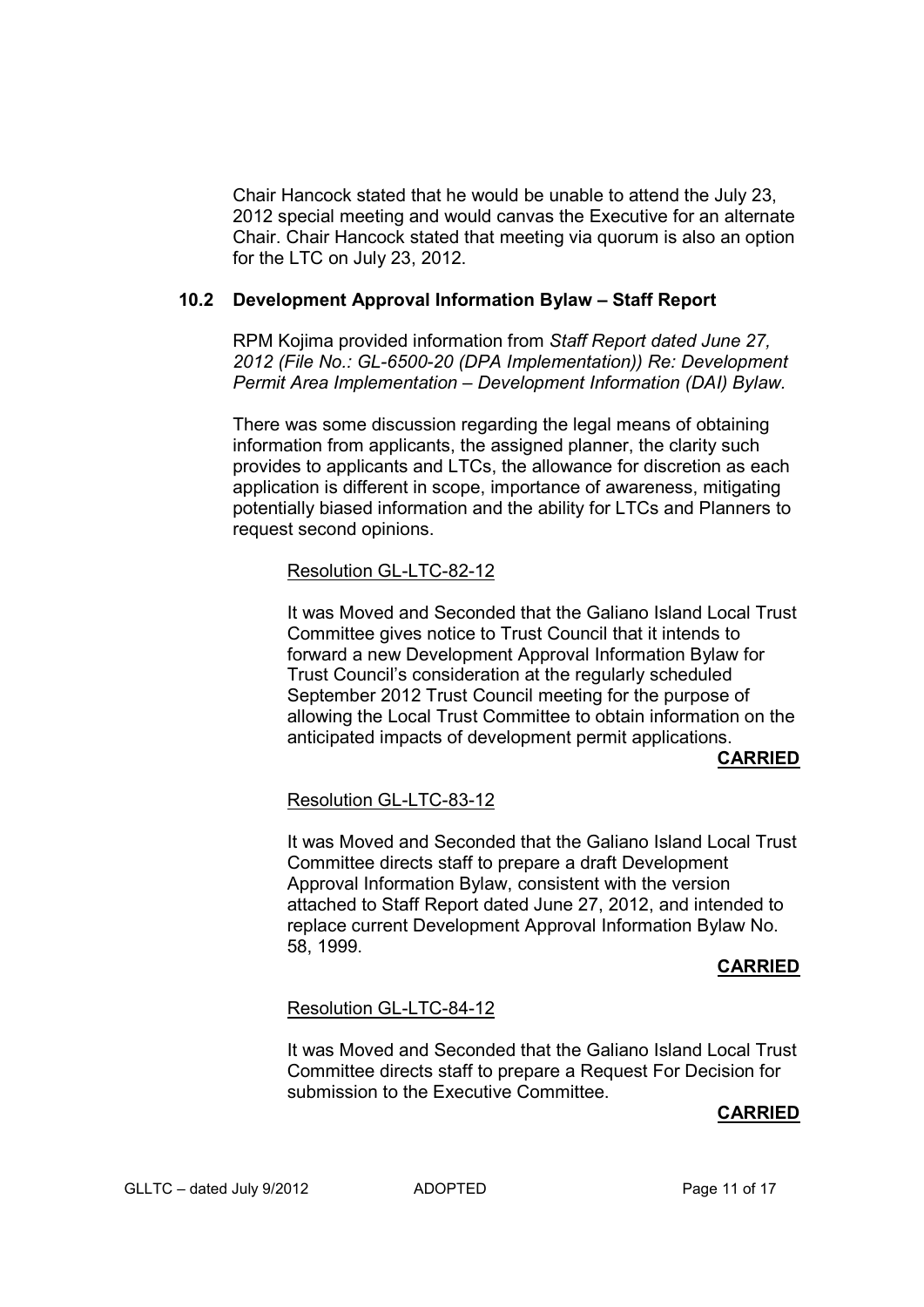## **11. REPORTS**

## **11.1 Work Program Reports**

11.1.1 Galiano Island Local Trust Committee Work Program - Report dated July 2012

Provided for information purposes only.

Resolution GL-LTC-85-12

 It was Moved and Seconded that the Galiano Island Local Trust Committee directs staff to amend Work Program Top Priorities Item No. 1 by adding Activity No. 12. Review Accessory Building Entitlements and Activity No. 13. Examine Cottage Floor Area.

#### **CARRIED**

 There was some discussion regarding DPA Implementation, Islands Trust Geographic Information System *(*GIS*)* mapping and public communications.

 Ron Taylor asked if it is possible for DPA/GIS mapping information to be made available to the public.

 RPM Kojima responded that the Islands Trust does make such information available to the public and also offers realtors a condensed version.

 Trustee Pottle stated that a committee of the Galiano Island Chamber of Commerce has been formed relating to Short Term Vacation Rentals (STVR's) and concerns associated with bylaw enforcement.

 The LTC briefly discussed STVR's and acknowledged that STVR policy is currently under review with enforcement being held in abeyance for the time being and only nuisance or safety issues being investigated.

 RPM Kojima stated that Bylaw Enforcement Manager (BEM) Drew would provide the LTC with policy for consideration at a future date.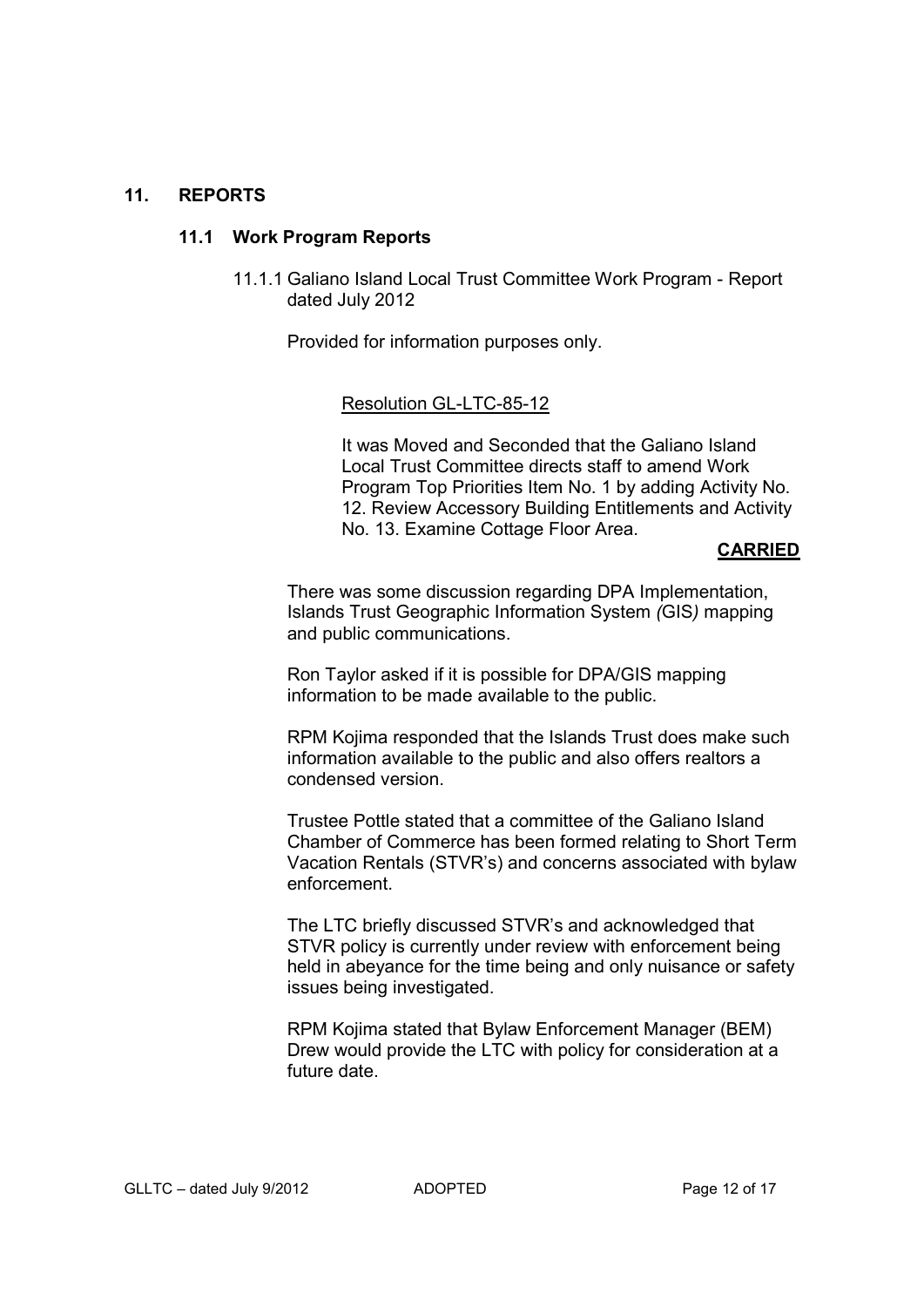There was some discussion regarding some members of the public wrongly connecting STVR enforcement with the new Bylaw Enforcement Notification (BEN) bylaw and that such is unfortunate.

## **11.2 Applications Report**

11.2.1 Galiano Island Applications Report – July 2012

 Planner Kazmierowski provided information and applications were discussed with regards to status and action.

 Chair Hancock stated that he circulated the minutes of the North Galiano Fire Department (NGFD) pertaining to SRW's for emergency access.

## **11.3 Expense/Budget Reports**

11.3.1 LTC Expense Report

 The June 2012 LTC Expense Summary Report was provided for information purposes only.

#### 11.3.2 LTC Expense Budget 2012-2013

Provided for information purposes only.

#### **11.4 Bylaw Enforcement**

None

## **11.5 Policies and Standing Resolutions Report**

Provided for information purposes only.

## **11.6 Galiano Island LTC Web Page for Review**

 Chair Hancock asked for any additions or changes to the LTC web page; amendments were as follows:

- *Add to Latest News* Composite DPA Map
- *Add/Update* Bylaws 233 and 234 new readings
- *Update* Staff Reports
- *Delete from Latest News* October 2010 heading and information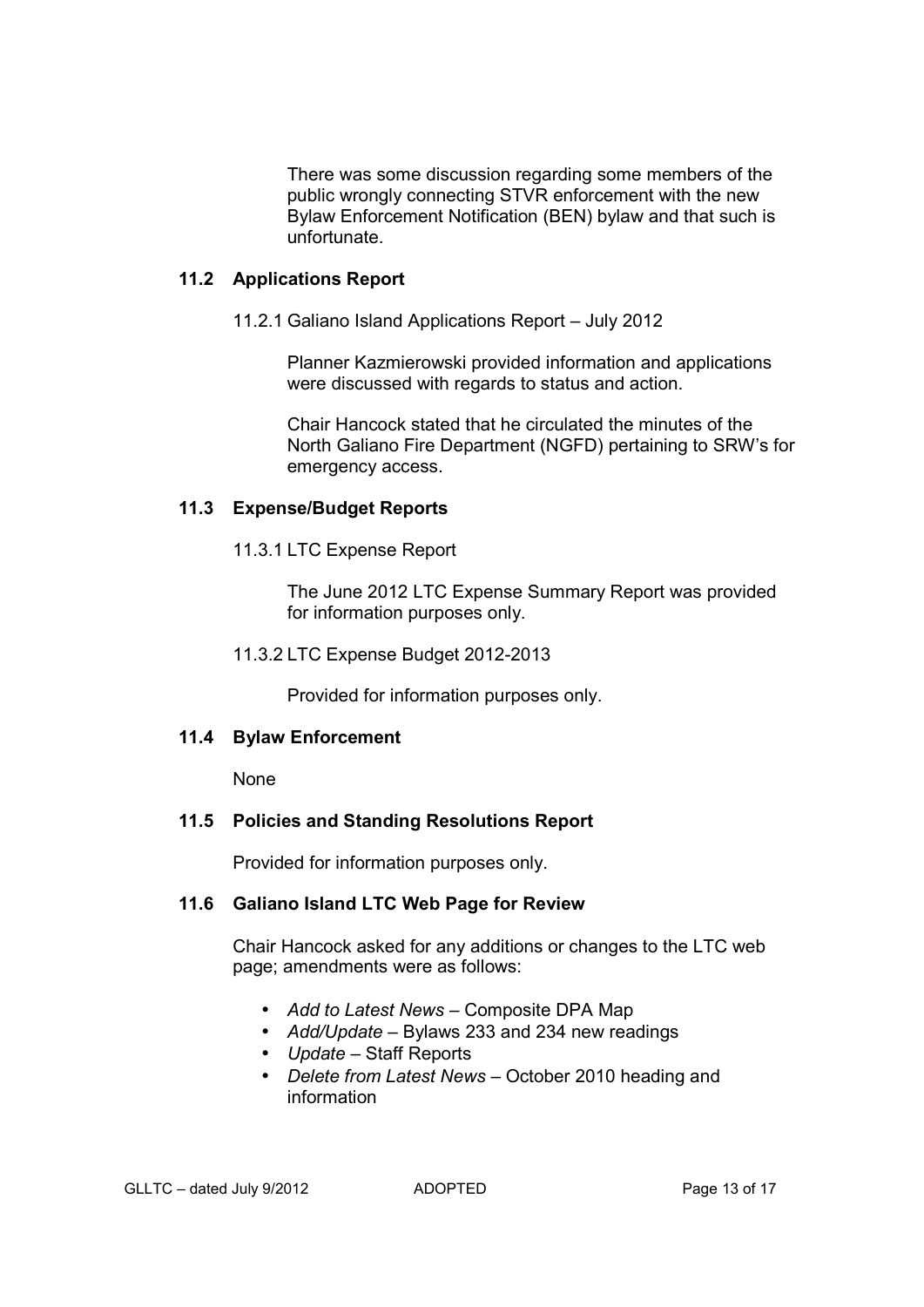# **11.7 Chair's Report**

 Chair Hancock stated that the Trust Council meeting on June 12-14, 2012 on North Pender Island was great.

## **11.8 Trustee Report**

Trustee Decario stated that she had nothing to report.

Trustee Pottle stated that she attended Trust Council on June 12-14, 2012 on North Pender Island. Trustee Pottle stated that she is looking into the BEN bylaws regarding STVR's for the Galiano Island Chamber of Commerce. Trustee Pottle stated that she is attending a general meeting with Don Cadden of BC Parks on July 10, 2012 whereby District Lot 87, Nature Protection and management practices would most likely be discussed. Trustee Pottle stated that it is good to be communicating with BC Parks.

# **12. OTHER BUSINESS**

# **12.1 Upcoming Meetings**

12.1.1 Local Trust Committee Business Meeting at 1:00 p.m. Monday, September 10, 2012, South Community Hall, Galiano Island

There was some discussion regarding meeting dates.

# Resolution GL-LTC-86-12

 It was Moved and Seconded that the Galiano Island Local Trust Committee directs staff to reschedule Local Trust Committee Business Meeting at 1:00 p.m. Monday, September 10, 2012, South Community Hall, Galiano Island to 1:00 p.m. Monday, September 17, 2012, South Community Hall, Galiano Island.

## **CARRIED**

## **12.2 Local Trust Committee meeting with First Nations**

There was some discussion regarding follow up from Trust Council and any meetings the LTC might like to have with First Nations.

 Trust Pottle stated support for an annual meeting with the Penelakut **Tribe** 

 RPM Kojima stated that such a meeting should be added to the Follow-up Action list.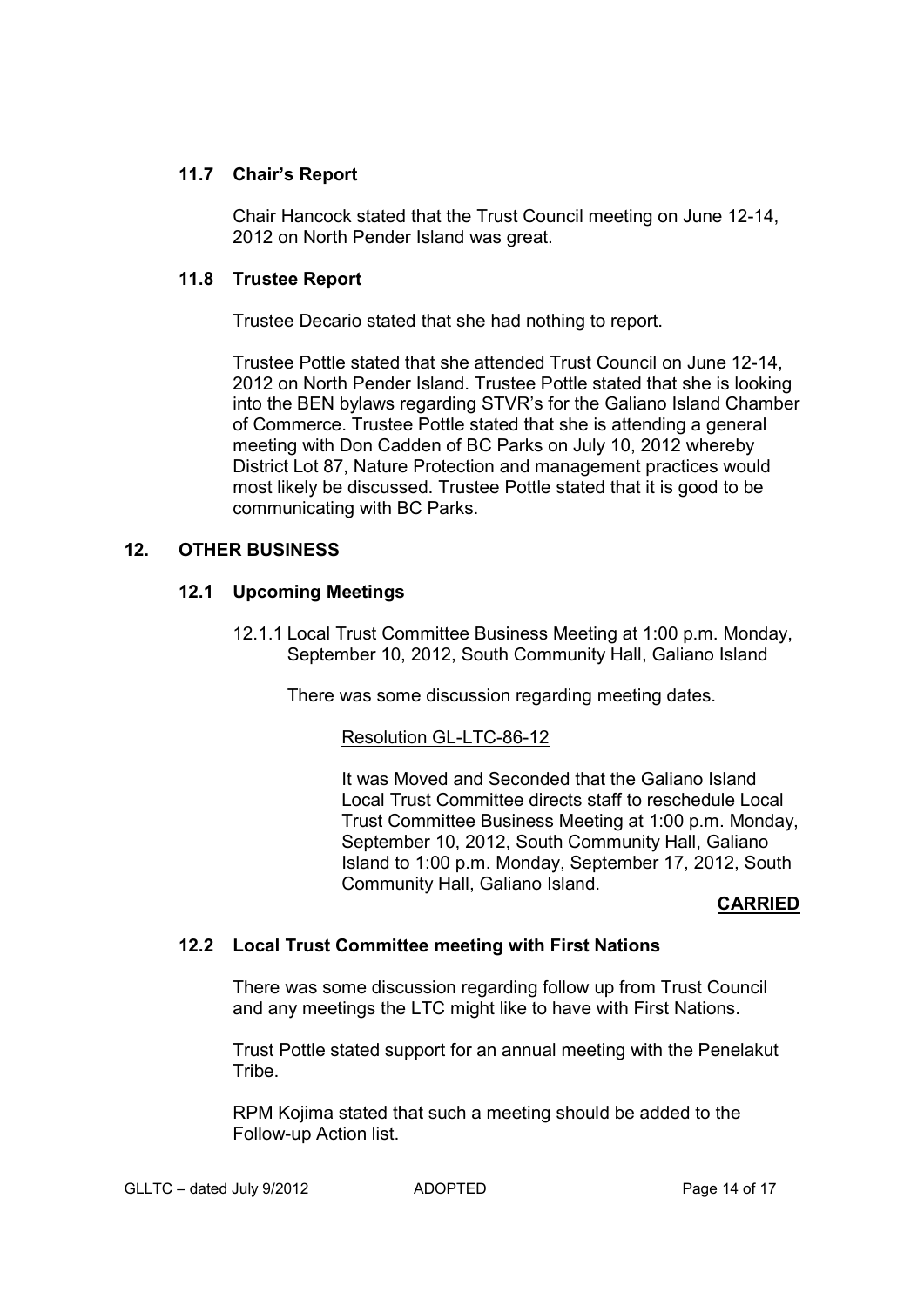Resolution GL-LTC-87-12

 It was Moved and Seconded that the Galiano Island Local Trust Committee directs staff to schedule a meeting with the Penelakut Tribe in the fall of 2012.

## **CARRIED**

## **13. TOWN HALL MEETING**

Chair Hancock invited the public to make comment.

**Sheila Anderson** stated support for the BC Parks meeting on July 10, 2012 and asked the LTC to emphasize to BC Parks how important it is for BC Parks to engage the Galiano community regarding their management and planning processes. Ms. Anderson stated support for the LTC inviting BC Parks to attend and provide information at a CIM relating to GL-RZ-2011.2 (Dewinetz). Ms. Anderson stated the importance for clarification regarding STVR policy and enforcement. Ms. Anderson asked if the LTC is still able to grant Temporary Use Permits (TUP's) for industrial use.

Chair Hancock responded that the LTC can issue TUP's for up to three years and that such are also renewable for up to another three years via application.

**Gary Coward** stated that STVR's were discussed and opposed to during the Official Community Plan (OCP) review. Mr. Coward encouraged STVR owners to solve their money problems elsewhere. Mr. Coward stated that it is the community's OCP and BC Parks giving the proceeds of Lot 12 (Dewinetz) to Page Drive not Mr. Dewinetz and that the cheque to Page Drive should reflect such. Mr. Coward stated support for GLCHT having a square footage limit of 1,000 square feet, using private water systems and not being permitted accessory/out buildings. Mr. Coward stated support for the GLCHT well being not being considered a water system for the reason that it might be a good/needed source of potable/drinking water for those using private water systems. Mr. Coward stated support for the GLCHT application being approved by the LTC without surprises/difficulties.

**Ron Taylor** stated concern that a business owner on Galiano was issued a warning and/or possible \$150.00 fine for a sign violation while LTC LUB sign regulation policy is under review.

**Sheila Anderson** stated that complaint driven bylaw enforcement is unfair and that tickets/warnings should not be issued until the LUB sign regulation policy review has concluded.

 Chair Hancock responded that it is difficult to create an all-encompassing sign regulation policy but that most people in the community would probably not support a "Little Las Vegas" approach.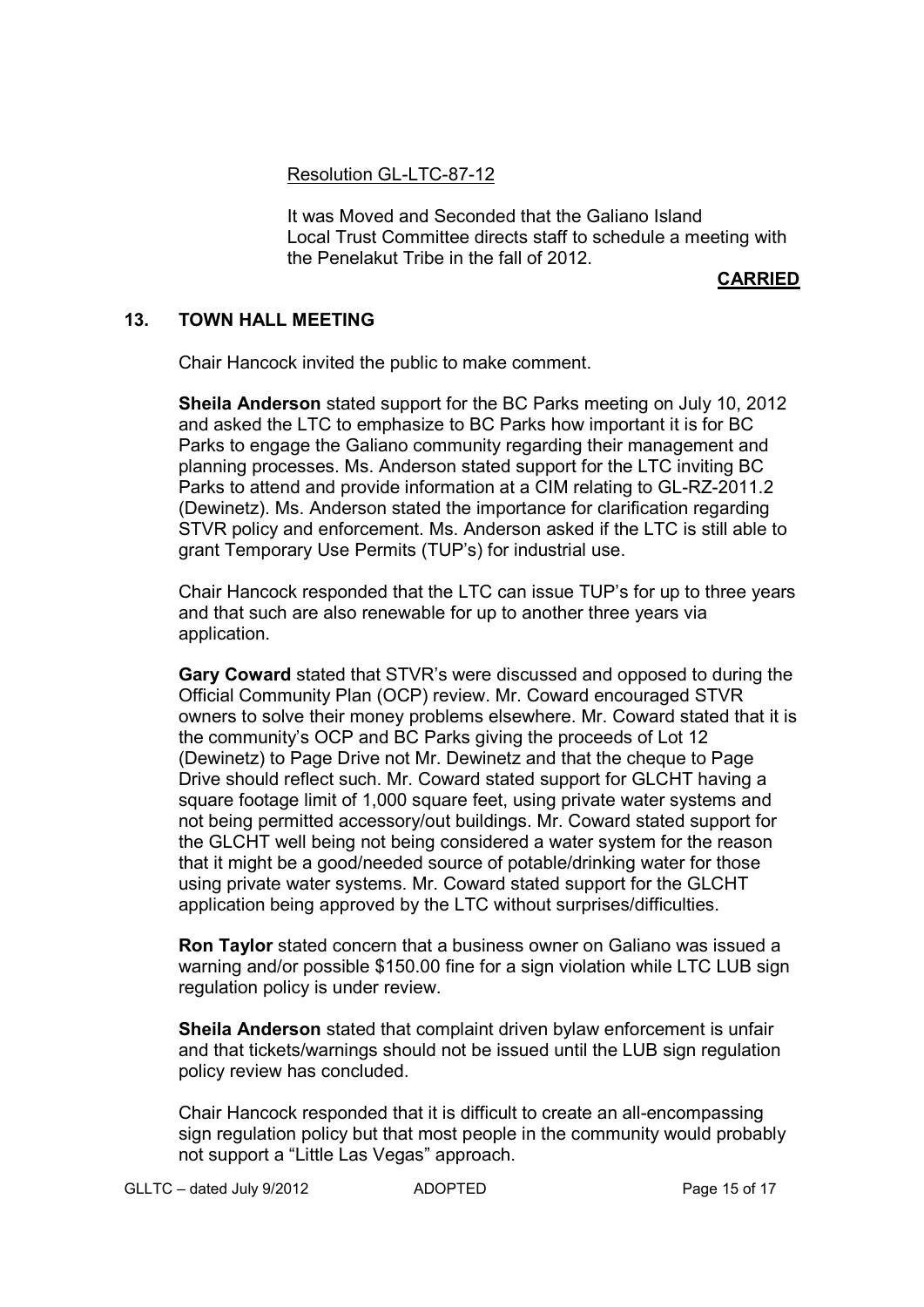Chair Hancock stated that the business owner in question has been given ample opportunity to rectify the issue and become legal. Chair Hancock requested staff to have BEM Drew report back to the LTC regarding this particular issue.

**Tom Hennessy** stated that 200 square foot GLCHT accessory buildings would not be needed if permitted residential roof sizes are double the size of their floor area square footage. Mr. Hennessy stated that there is conflicting direction on the Gulf Islands regarding rain water/groundwater catchment policy and recommended that wording such as "in lieu of groundwater ..." be considered. Mr. Hennessy stated that the Islands Trust should be encouraging GLCHT to do things the right way. Mr. Hennessy stated concern with GLCHT proving water supply for up to 20 dwellings. Mr. Hennessy stated support for the LTC addressing GLCHT outstanding issues via RWM.

 RPM Kojima responded that once the LTC has received the remaining required information from GLCHT then a CIM would be scheduled.

 There being no further comments from the public, Chair Hancock closed the Town Hall meeting.

# **14. MOTION TO CLOSE MEETING**

#### Resolution GL-LTC-88-11

 It was Moved and Seconded THAT, pursuant to Section 90(a) of the Community Charter, the Galiano Island Local Trust Committee resolves to close the meeting to the public for the purpose of adopting February 13, 2012 Galiano LTC In Camera Minutes and to consider Board of Variance appointments; and further that staff and Recording Secretary David Millership remain present.

#### **CARRIED**

*Note: the public was asked to adjourn at 5:10 p.m.* 

See separate In Camera Meeting minutes dated July 9, 2012.

*Note: the public reconvened at 5:15 p.m.* 

## **15. RECALL TO ORDER**

#### **15.1 Rise and Report from Closed Meeting**

 Chair Hancock stated that the Minutes of February 13, 2012 Local Trust Committee In Camera Meeting were considered and adopted and that Priscilla Ewbank, James Petrie and Sara Steil were appointed to the Galiano Island Board Of Variance.